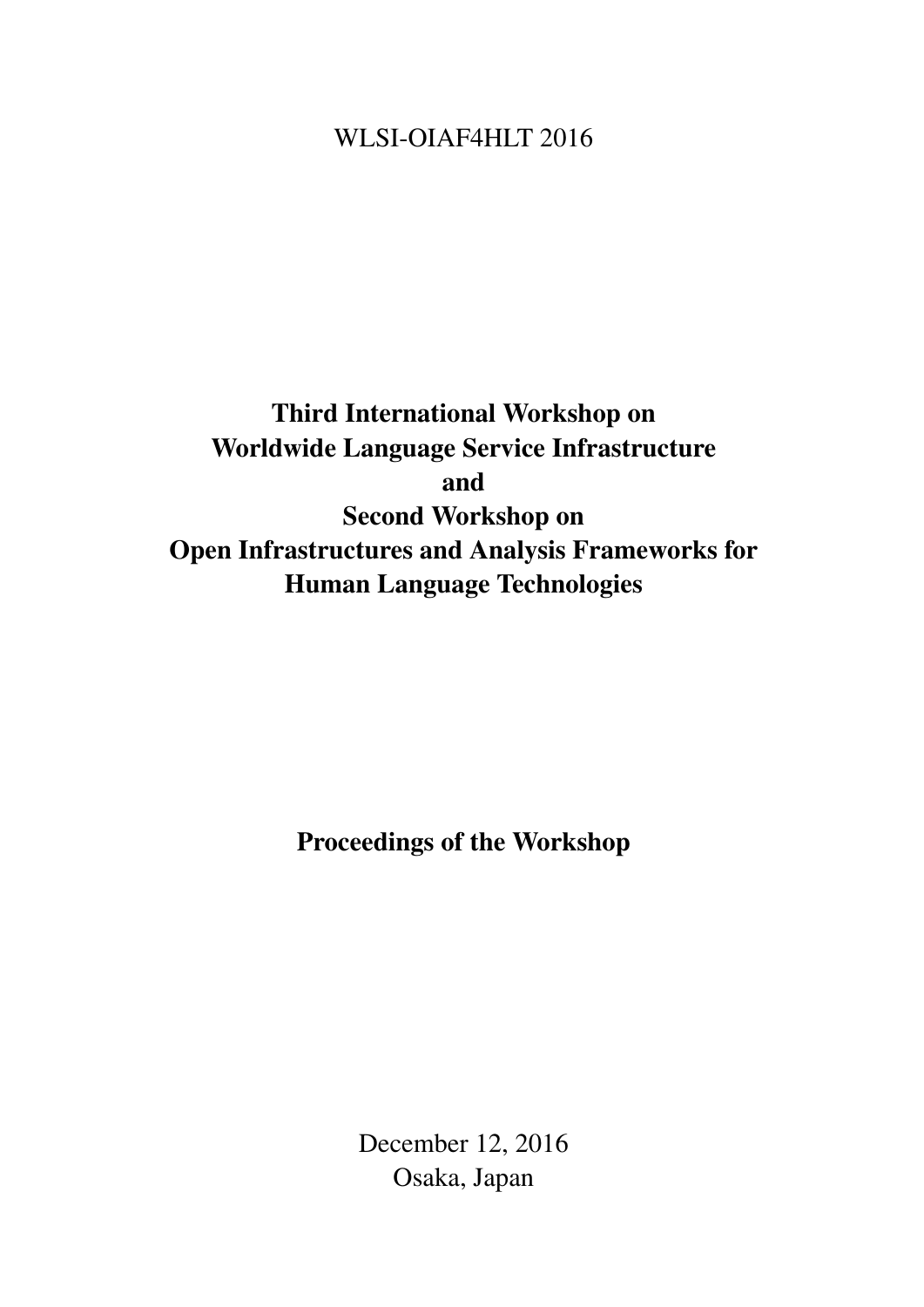Copyright of each paper stays with the respective authors (or their employers).

ISBN978-4-87974-720-4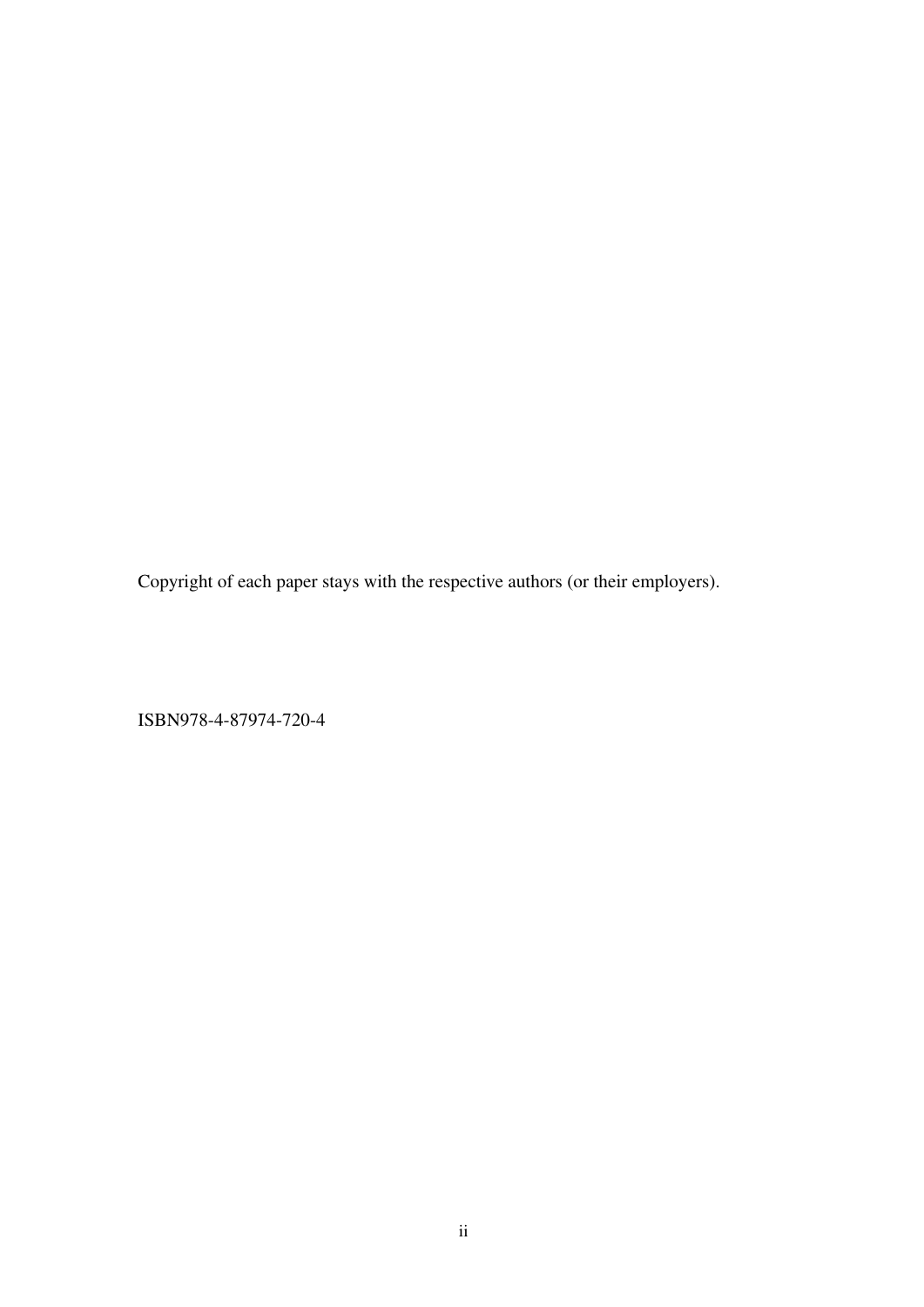### Preface

Language technologies and tools (hereafter called language resources) increasingly require sophisticated infrastructures to share, deploy as services, and combine to support research, development, innovation and collaboration. To address this need, several infrastructures have been recently established, including the Language Grid, the Language Application Grid, META-SHARE, DKPro, and CLARIN's Weblicht. While these infrastructures allow users to develop applications using deployed language resources/services, users are typically restricted to tools and resources available through a single infrastructure due to a lack of interoperability. The lack of interoperability among infrastructures has led to duplicated software development efforts as well as redundancy among efforts to manage language resource access, handle licensing concerns, etc.

WLSI-3/OIAF4HLT-2 focuses on the technological and institutional challenges that impact an effort to construct a worldwide interoperable language service infrastructure. It aims to bring together members of the NLP community, including operators of language service infrastructures, but also resource users, developers, and providers, in order to explore and discuss the requirements and desiderata for NLP infrastructures, as well as the opportunities and challenges for enabling interoperable communication among existing infrastructures. The combination of two previously successful workshops addressing NLP infrastructure development and interoperability reflects the recognition of the need for a global effort to achieve mutual interoperability among tools and platforms, and will bring together communities that have previously had little contact.

This volume contains 10 papers from the Third International Workshop on Worldwide Language Service Infrastructure and Second Workshop on Open Infrastructures and Analysis Frameworks for Human Language Technologies (WLSI-3/OIAF4HLT-2). The papers are categorized into three parts.

The first part introduces five language service infrastructures that combine natural language processing (NLP) components to develop a language application or analyze text data. Mohanty et al. have proposed Kathaa that enables users to design a language application as an edge-labeled directed acyclic MultiGraph with NLP components. Ide et al. have integrated a workflow system called Galaxy with their Language Application Grid platform to provide users with automated multi-step analyzes and evaluation capabilities. Castilho have analyzed 274 pre-trained models for six NLP tools and reported four potential causes of interoperability problems: encoding, tokenization, normalization, and change over time. Based on these analyses, he has introduced a new tool called Model Investigator to allow model creators to perform automatic sanity checks on their models. To address interoperability problems among language services, Murakami et al. have designed Language Service ontology that enables uses to freely bind language services to a workflow while verifying their composability. Kano have suggested a simplified API for interoperability in order for the developers to more easily employ the functions of Kachako platform.

The second part reports on language service application. Nakaguchi et al. have developed a multilanguage support system for international symposiums by combining human inputters and language services on the Language Grid. Assawinjaipetch et al. have proposed complaint classification by employing deep learning techniques with word embedding.

The third part focuses on development of language resources and services, especially low-resourced languages. Aili and Mushajiang have presented how to convert Uyghur dependency Treebank to a universal dependencies version. Luong and Vu have provided a non-expert setup for Kaldi, an open source speech recognition toolkit, to develop a Vietnamese Speech Recognition System. Lastly, to construct annotated corpora, Lu et al. have evaluated an ensemble based pre-annotation approach that combines multiple existing named entity taggers and categorizes annotations into normal ones and candidate ones.

We hope this book will strongly support and encourage researchers who are willing to utilize various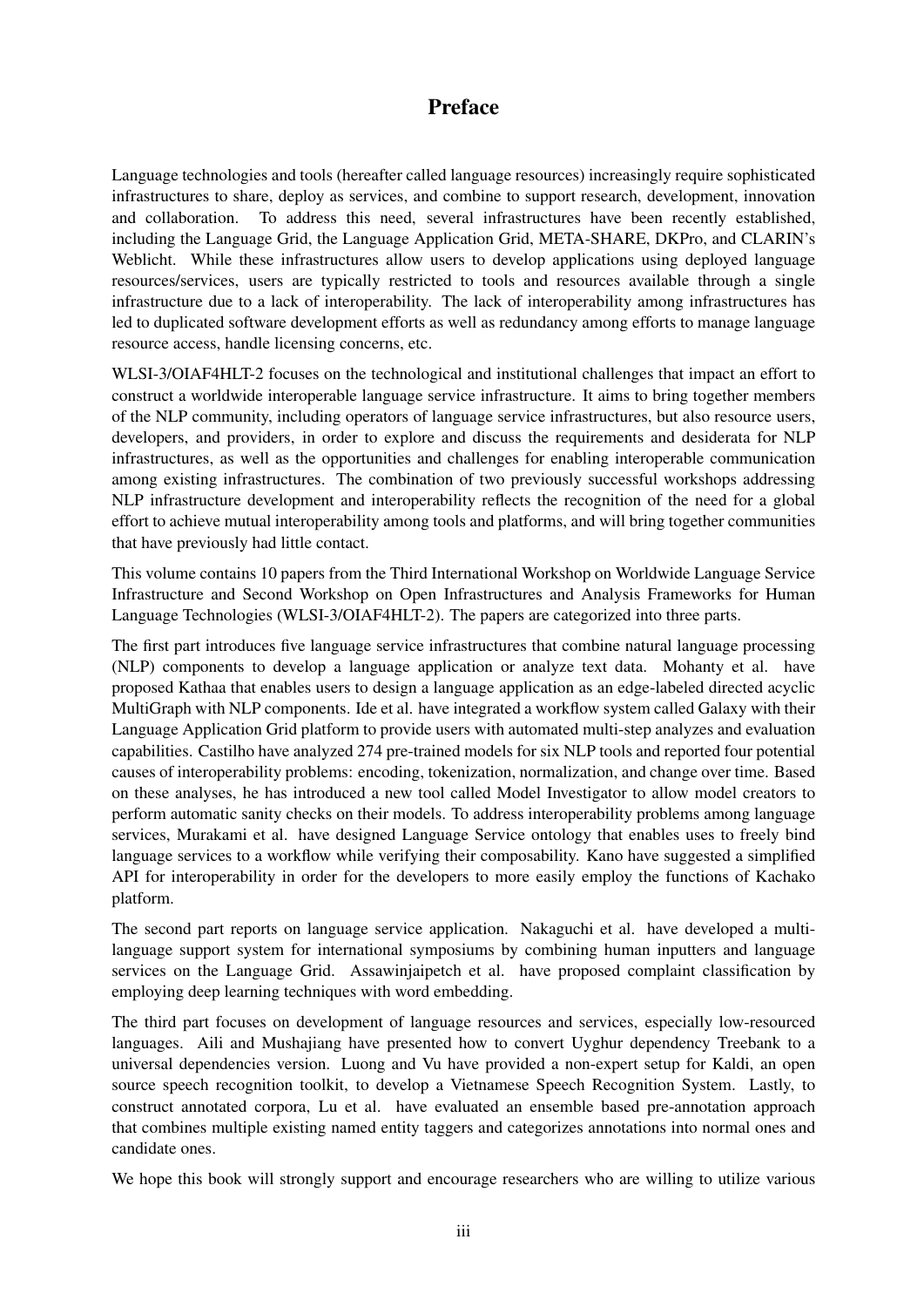language services worldwide to create customized language applications and multilingual environments. We are grateful to all the participants and those who have supported this workshop.

November 2016 Yohei Murakami (Kyoto University, Japan) Donghui Lin (Kyoto University, Japan) Nancy Ide (Vassar College) James Pustejovsky (Brandeis University) Workshop Co-Chairs WLSI-3/OIAF4HLT-2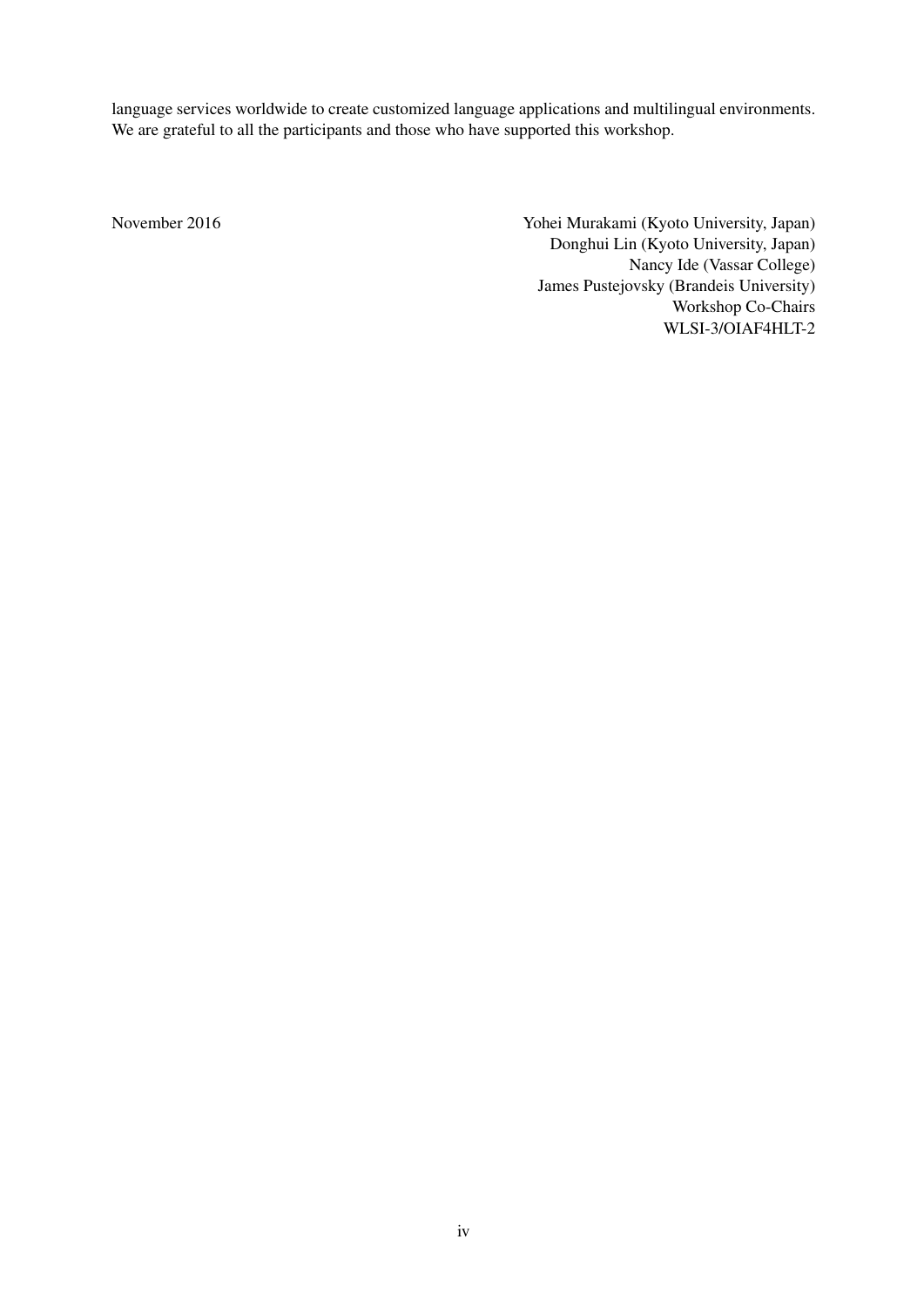### **Organisers**

Yohei Murakami (Kyoto University, Japan) Donghui Lin (Kyoto University, Japan) Nancy Ide (Vassar College, USA) James Pustejovsky (Brandeis University, USA)

#### Programme Committee

Mirna Adriani (University of Indonesia, Indonesia) Mairehaba Aili (Xinjiang University, China) Nuria Bel (Universitat Pompeu Fabra, Spain) Kalina Bontcheva (University of Sheffield, UK) Nicoletta Calzolari (CNR-ILC, Italy) Richard Eckart de Castilho (Technische Universität Darmstadt, Germany) Christopher Cieri (LDC, USA) Khalid Choukri (ELDA, France) Riccardo Del Gratta (CNR-ILC, Italy) Luca Dini (Holmes Semantic Solutions, France) Zhiqiang Gao (Southeast University, China) Jens Grivolla (GLiCom, Universitat Pompeu Fabra, Spain) Hitoshi Isahara (Toyohashi University of Technology, Japan) Toru Ishida (Kyoto University, Japan) Yoshinobu Kano (Shizuoka University, Japan) Monica Monachini (CNR-ILC, Italy) Weinila Mushajiang (Xinjiang University, China) Masayuki Otani (Kyoto University, Japan) Stelios Piperidis (ILSP, Greece) Vu Hai Quan (University of Natural Sciences, Vietnam National University, Vietnam) Virach Sornlertlamvanich (SIIT, Thailand) Andrejs Vasiljevs (Tilde, Latvia)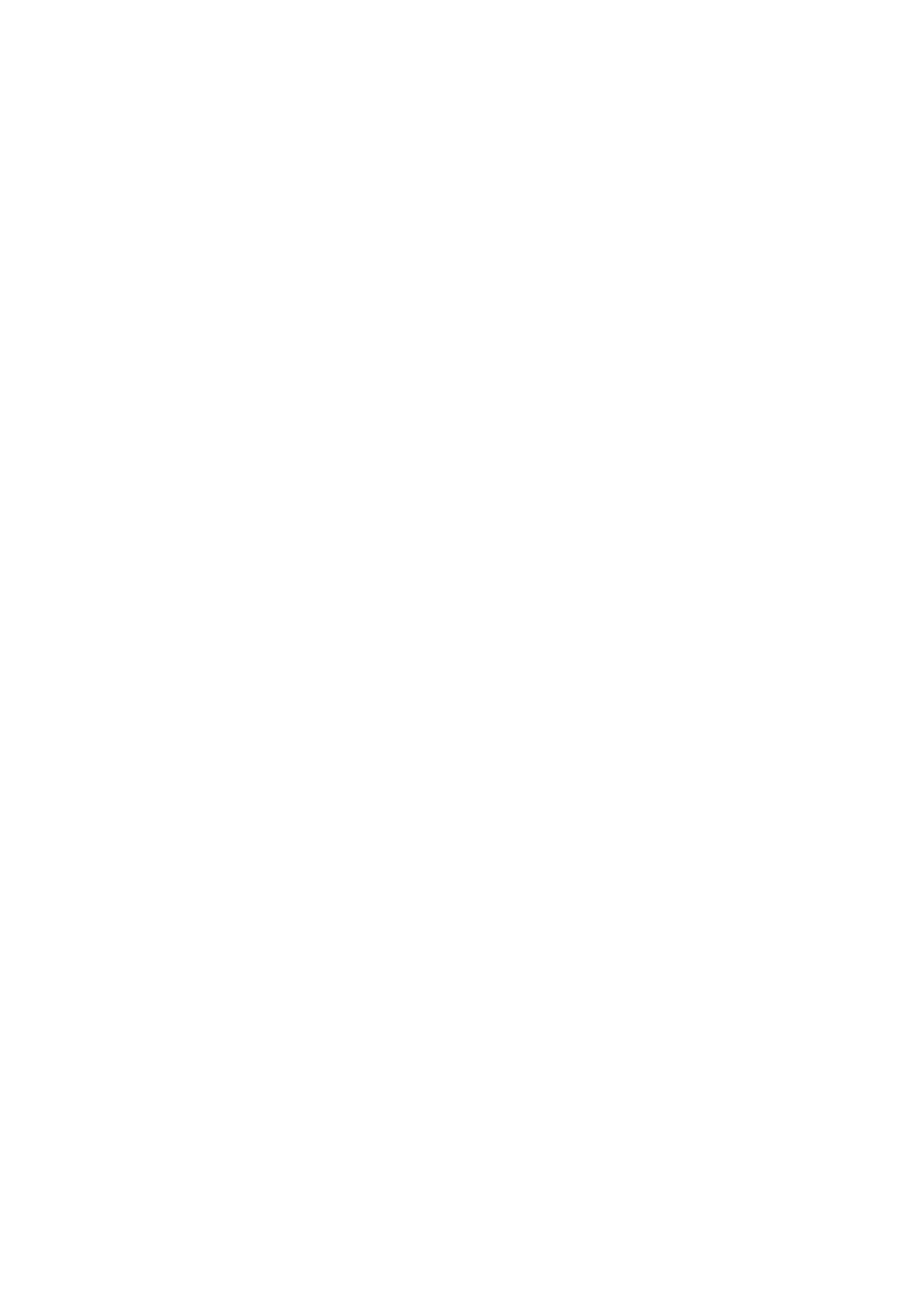# Table of Contents

| Kathaa: NLP Systems as Edge-Labeled Directed Acyclic MultiGraphs                                                                                                                                     |
|------------------------------------------------------------------------------------------------------------------------------------------------------------------------------------------------------|
| LAPPS/Galaxy: Current State and Next Steps<br>Nancy Ide, Keith Suderman, Eric Nyberg, James Pustejovsky and Marc Verhagen  11                                                                        |
| Automatic Analysis of Flaws in Pre-Trained NLP Models                                                                                                                                                |
| Combining Human Inputters and Language Services to provide Multi-language support system for In-<br>ternational Symposiums<br>Takao Nakaguchi, Masayuki Otani, Toshiyuki Takasaki and Toru Ishida 28 |
| Recurrent Neural Network with Word Embedding for Complaint Classification<br>panuwat assawinjaipetch, Kiyoaki Shirai, Virach Sornlertlamvanich and Sanparith Marukata 36                             |
| Universal dependencies for Uyghur<br>marhaba eli, Weinila Mushajiang, Tuergen Yibulayin, Kahaerjiang Abiderexiti and Yan Liu 44                                                                      |
| A non-expert Kaldi recipe for Vietnamese Speech Recognition System                                                                                                                                   |
| Evaluating Ensemble Based Pre-annotation on Named Entity Corpus Construction in English and Chi-<br>nese                                                                                             |
| An Ontology for Language Service Composability                                                                                                                                                       |
| Between Platform and APIs: Kachako API for Developers                                                                                                                                                |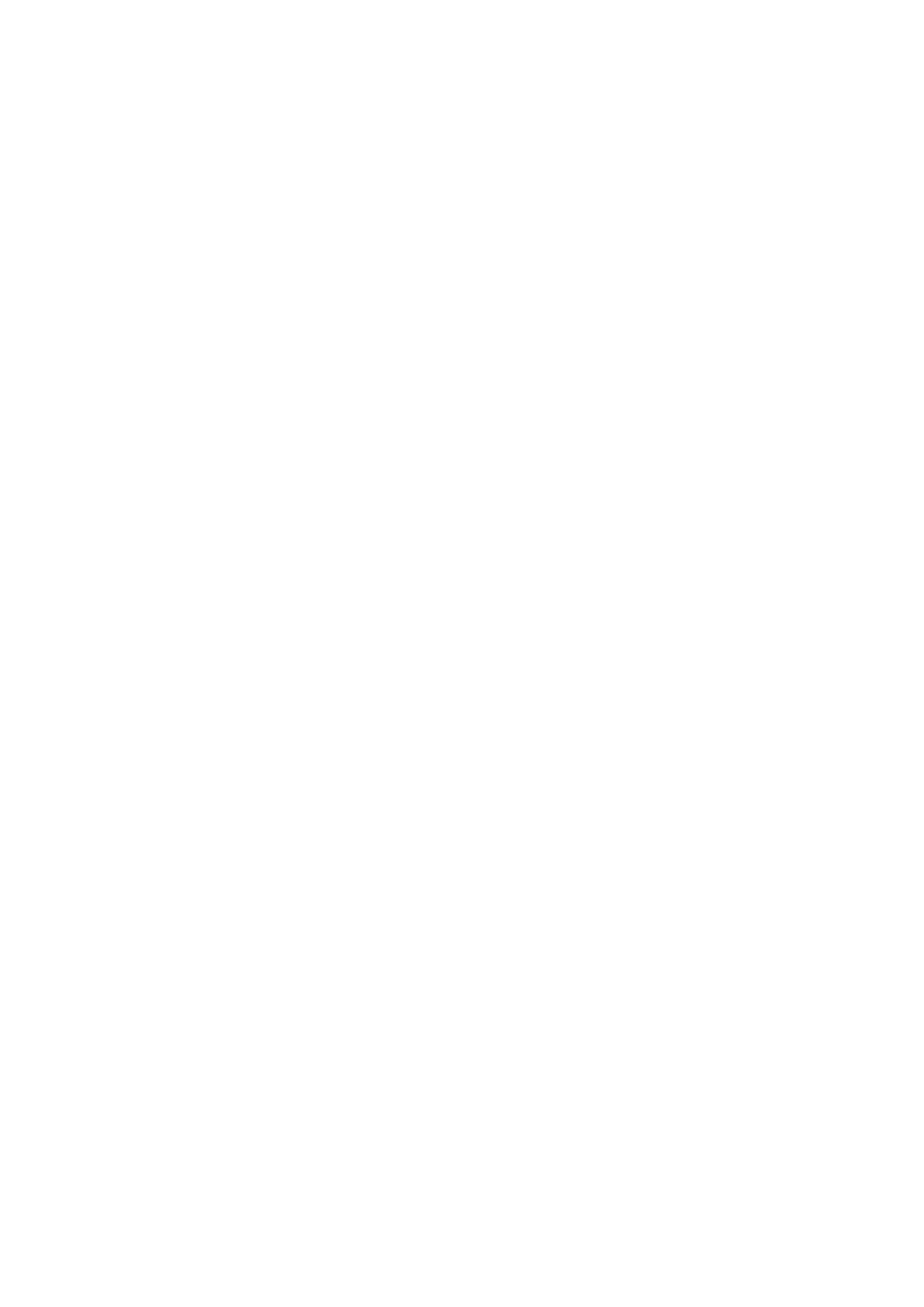### Conference Program

### Monday, December 12, 2016

- 9:00–9:10 Opening
- 9:10–10:40 Language Service Infrastructure 1
- 9:10–9:40 *[Kathaa : NLP Systems as Edge-Labeled Directed Acyclic MultiGraphs](#page-0-0)* Sharada Mohanty, Nehal J Wani, Manish Srivastava and Dipti Sharma
- 9:40–10:10 *[LAPPS/Galaxy: Current State and Next Steps](#page-0-0)* Nancy Ide, Keith Suderman, Eric Nyberg, James Pustejovsky and Marc Verhagen
- 10:10–10:40 *[Automatic Analysis of Flaws in Pre-Trained NLP Models](#page-0-0)* Richard Eckart de Castilho
- 10:40–11:00 Coffee Break
- 11:00–12:00 Language Service Application
- 11:00–11:30 *[Combining Human Inputters and Language Services to provide Multi-language sup](#page-0-0)[port system for International Symposiums](#page-0-0)* Takao Nakaguchi, Masayuki Otani, Toshiyuki Takasaki and Toru Ishida
- 11:30–12:00 *[Recurrent Neural Network with Word Embedding for Complaint Classification](#page-0-0)* panuwat assawinjaipetch, Kiyoaki Shirai, Virach Sornlertlamvanich and Sanparith Marukata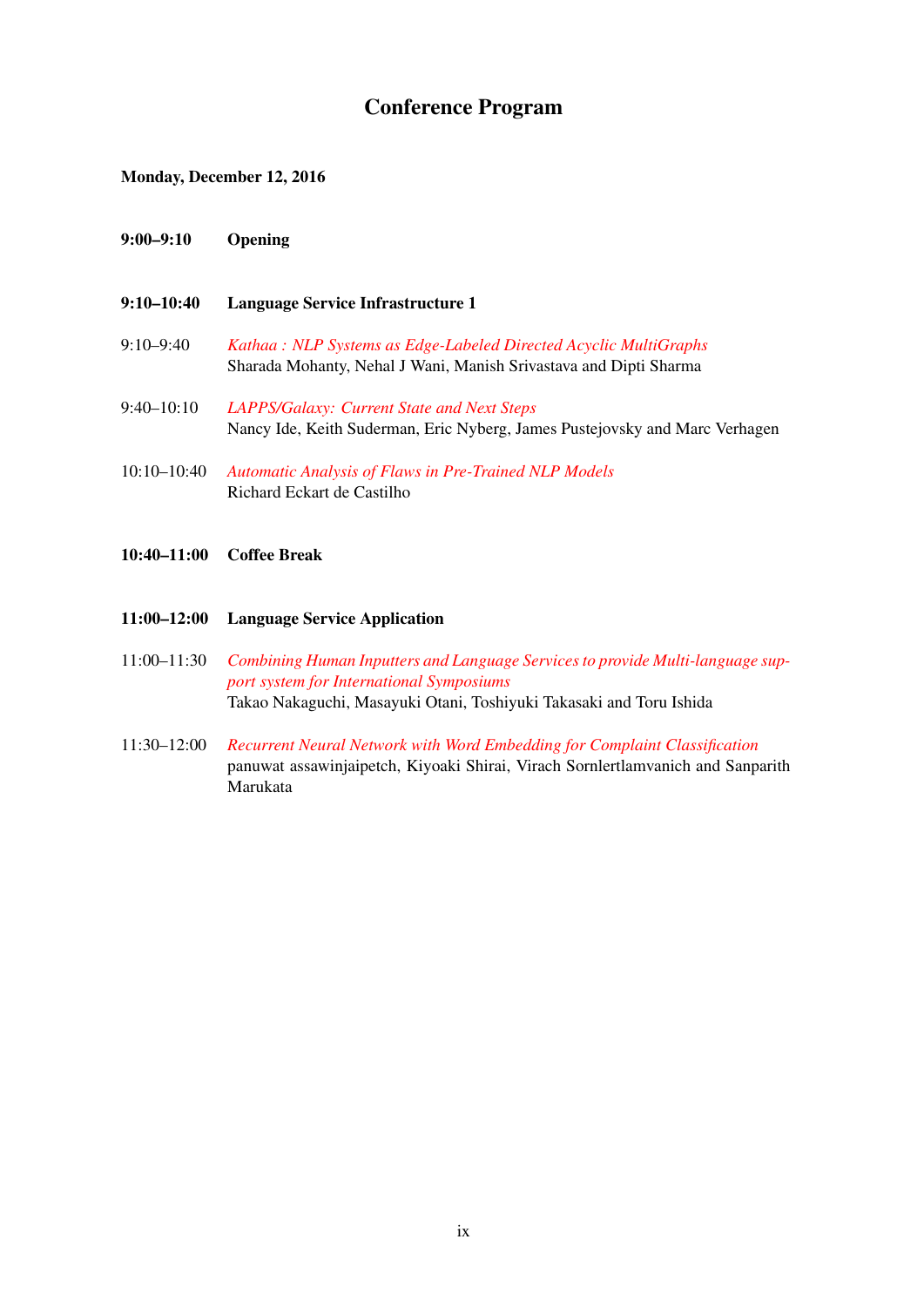### Monday, December 12, 2016 (continued)

#### 12:00–13:30 Lunch

### 13:30–15:00 Language Resources and Services

- 13:30–14:00 *[Universal dependencies for Uyghur](#page-0-0)* marhaba eli, Weinila Mushajiang, Tuergen Yibulayin, Kahaerjiang Abiderexiti and Yan Liu
- 14:00–14:30 *[A non-expert Kaldi recipe for Vietnamese Speech Recognition System](#page-0-0)* Hieu-Thi Luong and Hai-Quan Vu
- 14:30–15:00 *[Evaluating Ensemble Based Pre-annotation on Named Entity Corpus Construction](#page-0-0) [in English and Chinese](#page-0-0)* Tingming Lu, Man Zhu, Zhiqiang Gao and Yaocheng Gui
- 15:00–15:50 Demo Session and Coffee Break
- 15:50–16:50 Language Service Infrastructure 2
- 15:50–16:20 *[An Ontology for Language Service Composability](#page-0-0)* Yohei Murakami, Takao Nakaguchi, Donghui Lin and Toru Ishida
- 16:20–16:50 *[Between Platform and APIs: Kachako API for Developers](#page-0-0)* Yoshinobu Kano